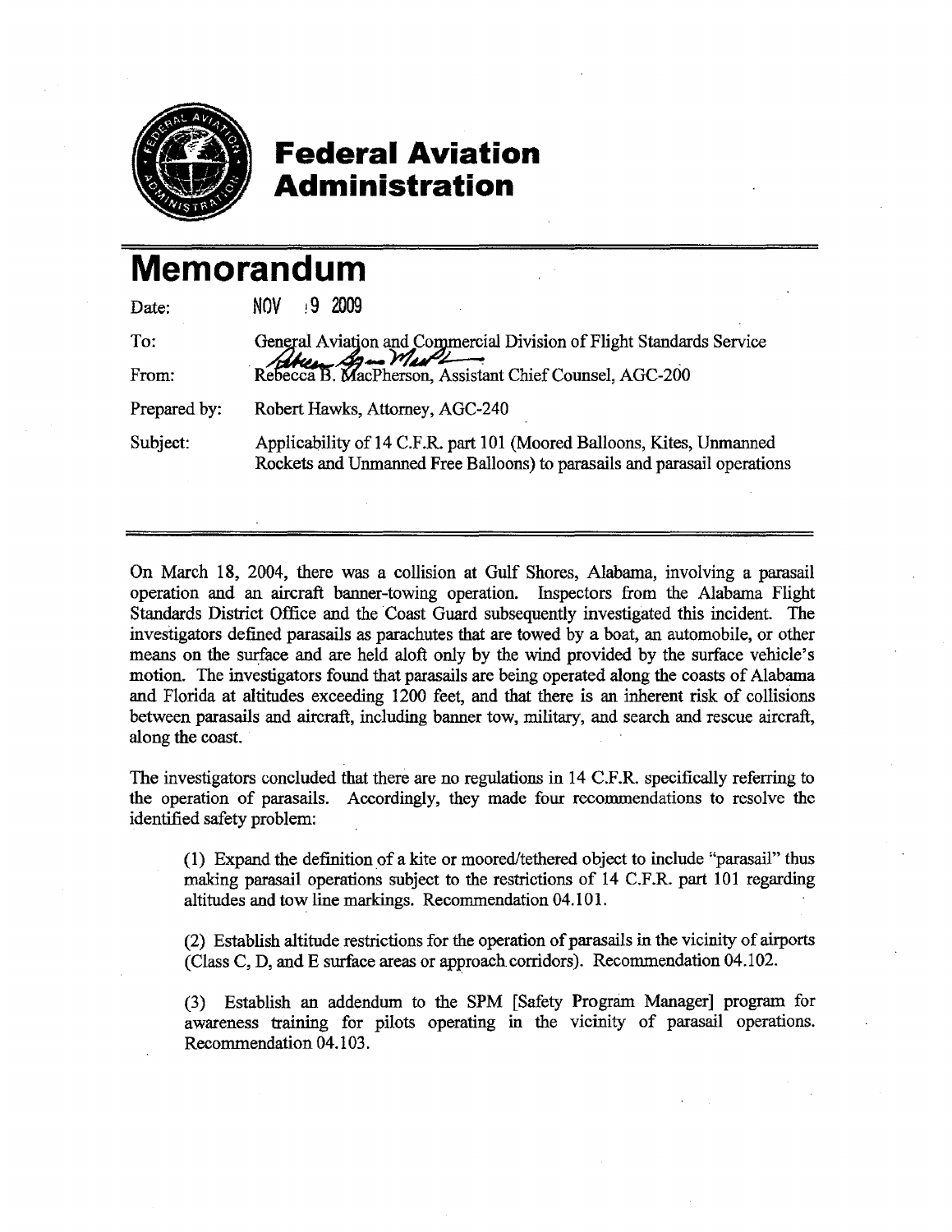(4) Include a training requirement for banner tow pilots operating in areas where parasails are operated. Recommendation 04.104,

The FAA Flight Standards Service has developed a safety awareness program concerning parasail operations to implement Recommendations 04.103 and 04.104 . To respond to Recommendations 04.101 and 04.102, the FAA Flight Standards Service has requested a legal interpretation regarding whether parasails and parasail operations already are regulated as a kite or kite operation under 14 C.F.R part 101.

An "aircraft" is defined in 14 C.F.R. § 1.1 as "a device that is used or intended to be used for flight in the air." A "kite" is defined in  $\S$  1.1 as "a framework, covered with paper, cloth, metal, or other material, intended to be flown at the end of a rope or cable, and having as its only support the force of the wind moving past its surfaces."

The FAA previously has interpreted devices similar to a parasail to be included within the definition of a kite. For example, the FAA concluded that a gyro-glider, which can carry a person aloft, operated by means of a towline attached to a vehicle on the surface is a kite. *See* 22 FR 5978, 5978 (Jul. 30, 1957) (interpreting then applicable 14 C.F.R.  $\&$  48.1). That interpretation also stated that the device would be considered an aircraft, and thus certificated and operated in accordance with applicable regulations, if operated in free flight. *Id* That conclusion established free flight rather than conveyance of a person as the line between a kite and an aircraft. Following that rationale, the FAA interpreted that a hang glider flown at the end of a rope or cable is a kite. *See* Interpretation to Mark S. Dodge (Mar. 25, 1975). Although it declined to do so for those circumstances, the FAA explicitly stated that it could determine that a tethered device is an aircraft. *Id.*

Based on these previous interpretations, a parasail, as defined for this interpretation, is not an aircraft because it is not used or intended for flight because it is held aloft resulting only from its tether to a surface vehicle. Accordingly, the portions of 14 C.F.R. that regulate aircraft and aircraft operations are inapplicable to parasails and parasail operations. However, the FAA reserves its discretion to determine in the future that a tethered device could be an aircraft and subject to applicable regulations for aircraft.

The parasail defined during the investigation falls within the definition of a "kite" because it is a parachute held aloft by the wind resulting from the movement of the boat towing it. Additionally, a parasail is similar to other objects previously determined to be kites. Accordingly, parasails and parasail operations are subject to the FAA regulations applicable to kites.

The Civil Aeronautics Board, the predecessor to the FAA, began regulating kites in 1954 to the . extent that they pose a hazard to the flight of aircraft. *See* 19 FR 7719,. 7720 (Nov. 30, 1954). The FAA continues to regulate kites only to the extent that they are objects in the airspace. Those regulations currently are prescribed in 14 C.F.R. part 101, subpart B, which apply to kites and moored balloons. Section 101.13 states, in relevant part, that no person may operate a kite less than 500 feet from the base of any cloud, more than 500 feet above the surface of the earth, from an area where the ground visibility is less than three miles, or within five miles of the boundary of any airport. Section 101.15 states, in relevant part, that no person may operate

2